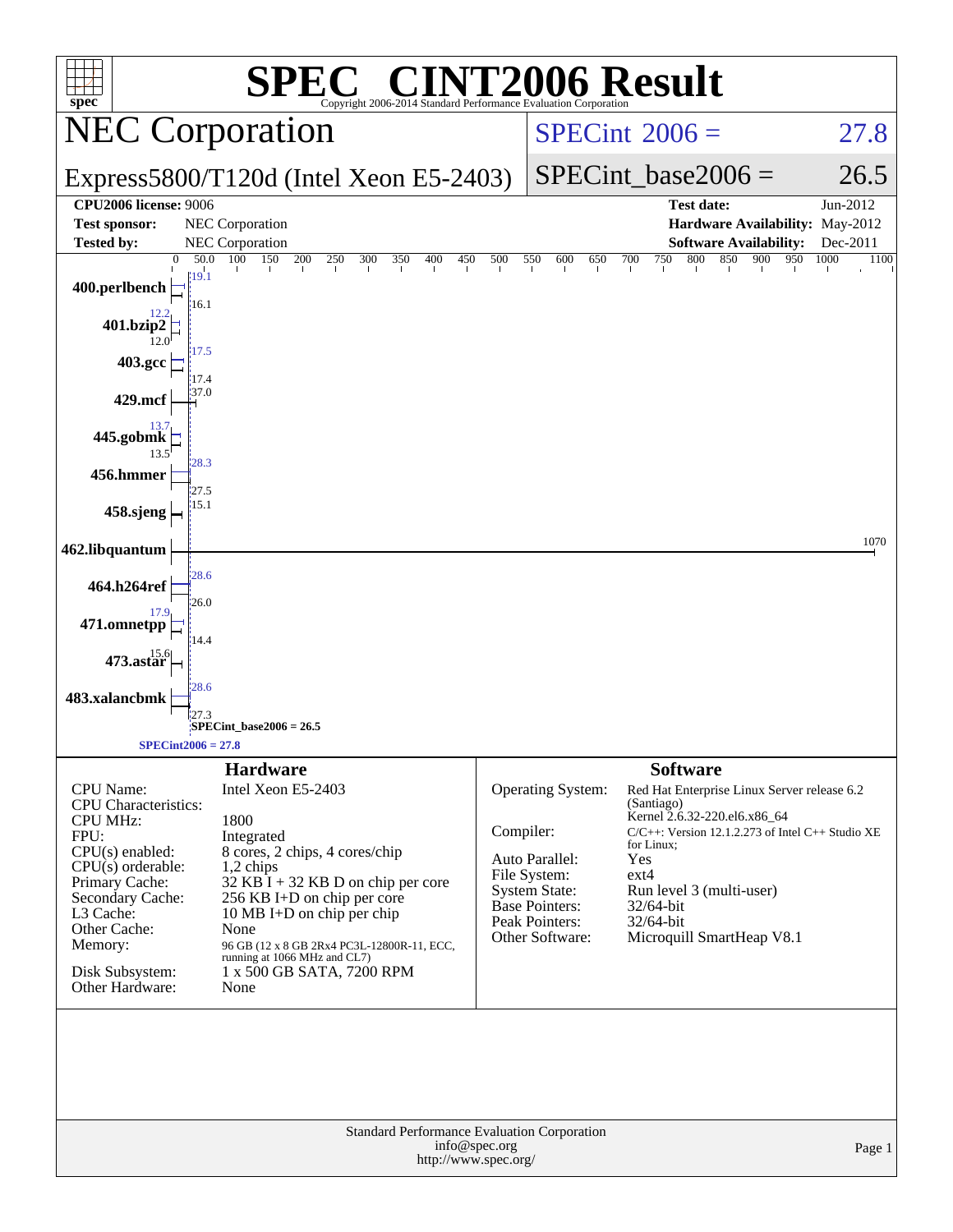

# **[SPEC CINT2006 Result](http://www.spec.org/auto/cpu2006/Docs/result-fields.html#SPECCINT2006Result)**

## NEC Corporation

### $SPECint2006 = 27.8$  $SPECint2006 = 27.8$

Express5800/T120d (Intel Xeon E5-2403)

 $SPECTnt\_base2006 = 26.5$ 

### **[CPU2006 license:](http://www.spec.org/auto/cpu2006/Docs/result-fields.html#CPU2006license)** 9006 **[Test date:](http://www.spec.org/auto/cpu2006/Docs/result-fields.html#Testdate)** Jun-2012

**[Test sponsor:](http://www.spec.org/auto/cpu2006/Docs/result-fields.html#Testsponsor)** NEC Corporation **[Hardware Availability:](http://www.spec.org/auto/cpu2006/Docs/result-fields.html#HardwareAvailability)** May-2012 **[Tested by:](http://www.spec.org/auto/cpu2006/Docs/result-fields.html#Testedby)** NEC Corporation **[Software Availability:](http://www.spec.org/auto/cpu2006/Docs/result-fields.html#SoftwareAvailability)** Dec-2011

### **[Results Table](http://www.spec.org/auto/cpu2006/Docs/result-fields.html#ResultsTable)**

|                                                                                      | <b>Base</b>    |              |                |       |                |       | <b>Peak</b>    |              |                |              |                |              |
|--------------------------------------------------------------------------------------|----------------|--------------|----------------|-------|----------------|-------|----------------|--------------|----------------|--------------|----------------|--------------|
| <b>Benchmark</b>                                                                     | <b>Seconds</b> | <b>Ratio</b> | <b>Seconds</b> | Ratio | <b>Seconds</b> | Ratio | <b>Seconds</b> | <b>Ratio</b> | <b>Seconds</b> | <b>Ratio</b> | <b>Seconds</b> | <b>Ratio</b> |
| 400.perlbench                                                                        | 608            | 16.1         | 608            | 16.1  | 607            | 16.1  | 510            | 19.2         | <u>511</u>     | <u>19.1</u>  | 511            | 19.1         |
| 401.bzip2                                                                            | 801            | 12.0         | 802            | 12.0  | 803            | 12.0  | 788            | <u>12.2</u>  | 787            | 12.3         | 788            | 12.2         |
| $403.\mathrm{gcc}$                                                                   | 463            | 17.4         | 463            | 17.4  | 463            | 17.4  | 460            | 17.5         | 460            | 17.5         | 460            | 17.5         |
| $429$ mcf                                                                            | 250            | 36.5         | 247            | 37.0  | 246            | 37.0  | 250            | 36.5         | 247            | 37.0         | 246            | 37.0         |
| $445$ .gobmk                                                                         | 777            | 13.5         | 777            | 13.5  | 777            | 13.5  | 766            | 13.7         | 766            | 13.7         | 766            | 13.7         |
| $ 456$ .hmmer                                                                        | 339            | 27.5         | 339            | 27.5  | 339            | 27.5  | 330            | 28.2         | 330            | 28.3         | 330            | 28.3         |
| $458$ .sjeng                                                                         | 803            | 15.1         | 804            | 15.1  | 803            | 15.1  | 803            | 15.1         | 804            | 15.1         | 803            | 15.1         |
| 462.libquantum                                                                       | 19.3           | 1070         | 19.3           | 1070  | 19.3           | 1070  | 19.3           | 1070         | 19.3           | 1070         | 19.3           | 1070         |
| 464.h264ref                                                                          | 859            | 25.8         | 852            | 26.0  | 852            | 26.0  | 788            | 28.1         | 774            | 28.6         | 774            | 28.6         |
| 471.omnetpp                                                                          | 433            | 14.4         | 434            | 14.4  | 431            | 14.5  | 351            | 17.8         | 348            | 18.0         | 349            | <u>17.9</u>  |
| $473$ . astar                                                                        | 455            | 15.4         | 449            | 15.6  | 448            | 15.7  | 455            | 15.4         | 449            | 15.6         | 448            | 15.7         |
| 483.xalancbmk                                                                        | 253            | 27.3         | 256            | 27.0  | 251            | 27.4  | 241            | 28.6         | 241            | 28.6         | 241            | 28.6         |
| .<br>n.<br>$\mathbf{1}$<br>1.1.1<br>$\cdot$<br>$n$ 11<br>$1 \quad 1$<br>$\mathbf{1}$ |                |              |                |       |                |       |                |              |                |              |                |              |

Results appear in the [order in which they were run.](http://www.spec.org/auto/cpu2006/Docs/result-fields.html#RunOrder) Bold underlined text [indicates a median measurement.](http://www.spec.org/auto/cpu2006/Docs/result-fields.html#Median)

### **[Operating System Notes](http://www.spec.org/auto/cpu2006/Docs/result-fields.html#OperatingSystemNotes)**

Stack size set to unlimited using "ulimit -s unlimited"

### **[Platform Notes](http://www.spec.org/auto/cpu2006/Docs/result-fields.html#PlatformNotes)**

 BIOS Settings: Energy Performance: Performance

### **[General Notes](http://www.spec.org/auto/cpu2006/Docs/result-fields.html#GeneralNotes)**

Environment variables set by runspec before the start of the run: KMP\_AFFINITY = "granularity=fine,scatter" LD\_LIBRARY\_PATH = "/home/cpu2006/libs/32:/home/cpu2006/libs/64"  $OMP_NUM_THREADS = "8"$ 

 Added glibc-static-2.12-1.47.el6.x86\_64.rpm to enable static linking

 Transparent Huge Pages enabled with: echo always > /sys/kernel/mm/redhat\_transparent\_hugepage/enabled

### **[Base Compiler Invocation](http://www.spec.org/auto/cpu2006/Docs/result-fields.html#BaseCompilerInvocation)**

[C benchmarks](http://www.spec.org/auto/cpu2006/Docs/result-fields.html#Cbenchmarks): [icc -m64](http://www.spec.org/cpu2006/results/res2012q3/cpu2006-20120617-22917.flags.html#user_CCbase_intel_icc_64bit_f346026e86af2a669e726fe758c88044)

Continued on next page

Standard Performance Evaluation Corporation [info@spec.org](mailto:info@spec.org) <http://www.spec.org/>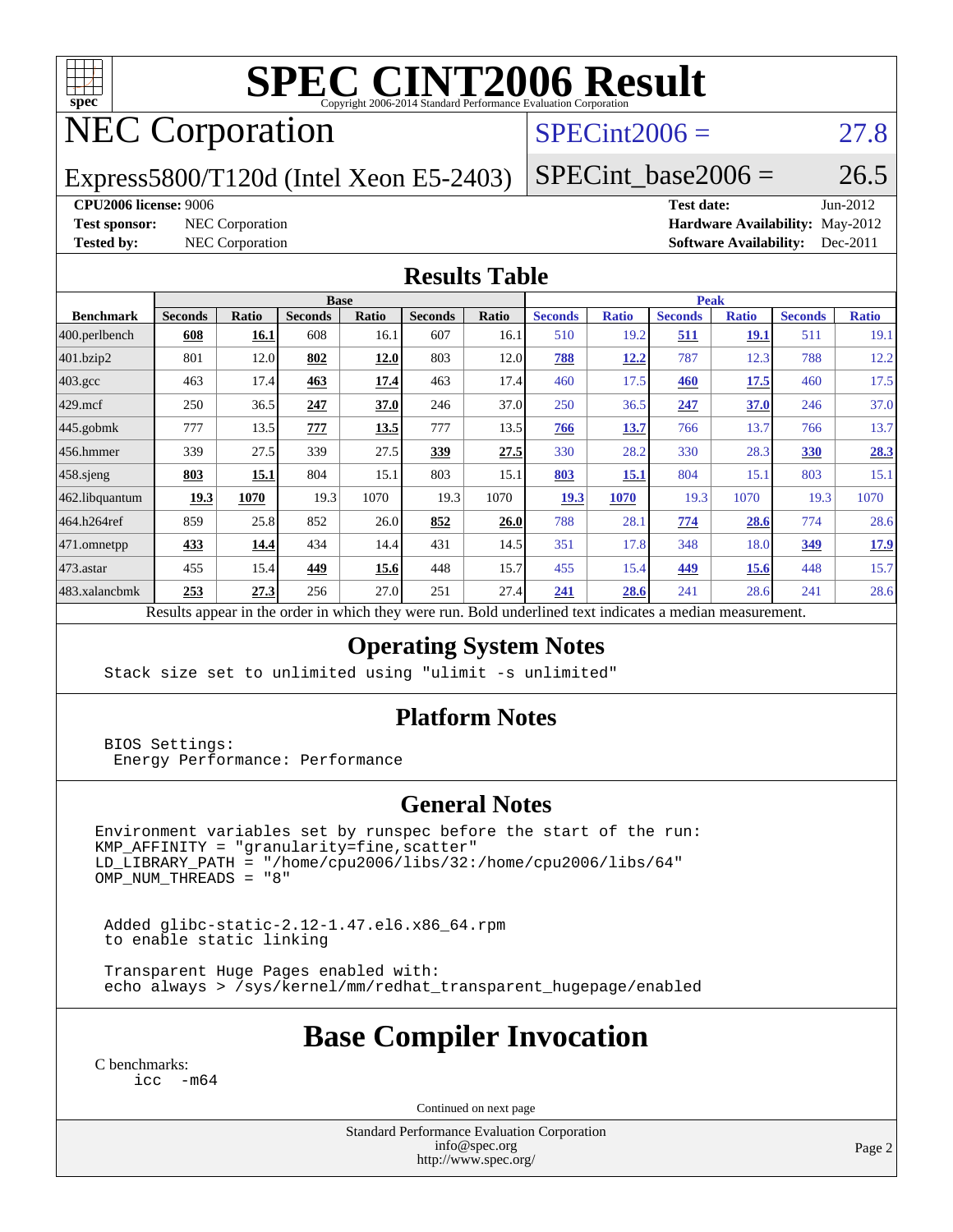| SPEC CINT2006 Evaluation Corporation<br>spec®                                                                                                                                                                                                                                                                                                                                                                                             |                                                                                                               |  |  |  |  |  |  |  |  |
|-------------------------------------------------------------------------------------------------------------------------------------------------------------------------------------------------------------------------------------------------------------------------------------------------------------------------------------------------------------------------------------------------------------------------------------------|---------------------------------------------------------------------------------------------------------------|--|--|--|--|--|--|--|--|
| <b>NEC Corporation</b>                                                                                                                                                                                                                                                                                                                                                                                                                    | $SPECint2006 =$<br>27.8                                                                                       |  |  |  |  |  |  |  |  |
| Express5800/T120d (Intel Xeon E5-2403)                                                                                                                                                                                                                                                                                                                                                                                                    | 26.5<br>$SPECint\_base2006 =$                                                                                 |  |  |  |  |  |  |  |  |
| <b>CPU2006 license: 9006</b><br>NEC Corporation<br><b>Test sponsor:</b><br><b>Tested by:</b><br>NEC Corporation                                                                                                                                                                                                                                                                                                                           | <b>Test date:</b><br>Jun-2012<br>Hardware Availability: May-2012<br><b>Software Availability:</b><br>Dec-2011 |  |  |  |  |  |  |  |  |
| <b>Base Compiler Invocation (Continued)</b><br>$C_{++}$ benchmarks:                                                                                                                                                                                                                                                                                                                                                                       |                                                                                                               |  |  |  |  |  |  |  |  |
| icpc -m64                                                                                                                                                                                                                                                                                                                                                                                                                                 |                                                                                                               |  |  |  |  |  |  |  |  |
| <b>Base Portability Flags</b>                                                                                                                                                                                                                                                                                                                                                                                                             |                                                                                                               |  |  |  |  |  |  |  |  |
| 400.perlbench: -DSPEC_CPU_LP64 -DSPEC_CPU_LINUX_X64<br>401.bzip2: -DSPEC_CPU_LP64<br>403.gcc: -DSPEC_CPU_LP64<br>429.mcf: -DSPEC_CPU_LP64<br>445.gobmk: -DSPEC_CPU_LP64<br>456.hmmer: - DSPEC_CPU_LP64<br>458.sjeng: -DSPEC_CPU_LP64<br>462.libquantum: -DSPEC_CPU_LP64 -DSPEC_CPU_LINUX<br>464.h264ref: -DSPEC_CPU_LP64<br>471.omnetpp: -DSPEC_CPU_LP64<br>473.astar: -DSPEC_CPU_LP64<br>483.xalancbmk: -DSPEC_CPU_LP64 -DSPEC_CPU_LINUX |                                                                                                               |  |  |  |  |  |  |  |  |
| <b>Base Optimization Flags</b><br>C benchmarks:                                                                                                                                                                                                                                                                                                                                                                                           |                                                                                                               |  |  |  |  |  |  |  |  |
| -xSSE4.2 -ipo -03 -no-prec-div -parallel -opt-prefetch -auto-p32<br>$C_{++}$ benchmarks:<br>-xSSE4.2 -ipo -03 -no-prec-div -opt-prefetch -auto-p32<br>-Wl,-z, muldefs -L/opt/SmartHeap_8.1/lib64 -lsmartheap64                                                                                                                                                                                                                            |                                                                                                               |  |  |  |  |  |  |  |  |
| <b>Base Other Flags</b>                                                                                                                                                                                                                                                                                                                                                                                                                   |                                                                                                               |  |  |  |  |  |  |  |  |
| C benchmarks:                                                                                                                                                                                                                                                                                                                                                                                                                             |                                                                                                               |  |  |  |  |  |  |  |  |
| 403.gcc: -Dalloca=_alloca                                                                                                                                                                                                                                                                                                                                                                                                                 |                                                                                                               |  |  |  |  |  |  |  |  |
| <b>Peak Compiler Invocation</b><br>C benchmarks (except as noted below):<br>$-m64$<br>icc                                                                                                                                                                                                                                                                                                                                                 |                                                                                                               |  |  |  |  |  |  |  |  |
| 400.perlbench: icc -m32                                                                                                                                                                                                                                                                                                                                                                                                                   |                                                                                                               |  |  |  |  |  |  |  |  |
| 445.gobmk: icc -m32                                                                                                                                                                                                                                                                                                                                                                                                                       |                                                                                                               |  |  |  |  |  |  |  |  |
| Continued on next page                                                                                                                                                                                                                                                                                                                                                                                                                    |                                                                                                               |  |  |  |  |  |  |  |  |
| <b>Standard Performance Evaluation Corporation</b><br>info@spec.org<br>http://www.spec.org/                                                                                                                                                                                                                                                                                                                                               | Page 3                                                                                                        |  |  |  |  |  |  |  |  |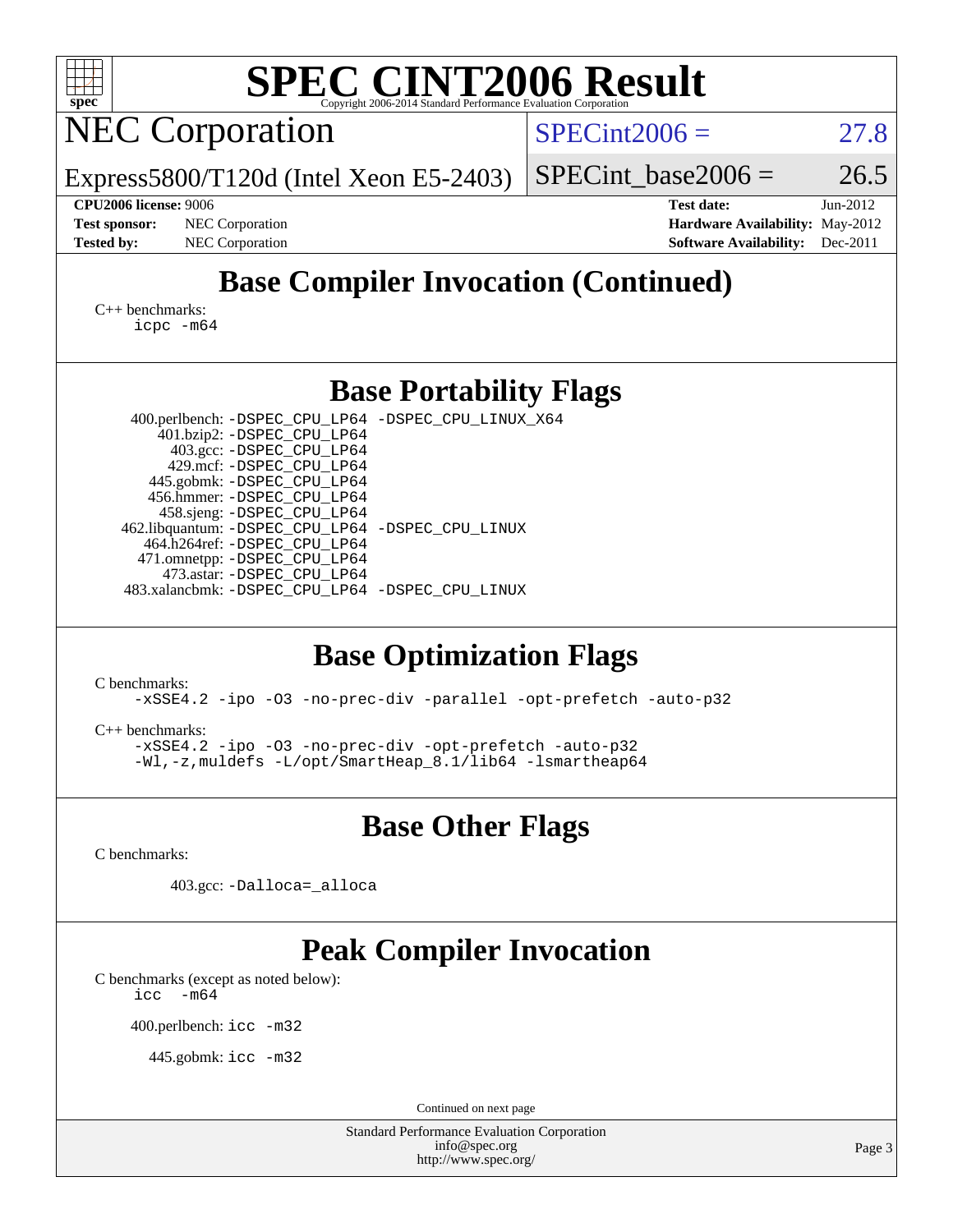

## **[SPEC CINT2006 Result](http://www.spec.org/auto/cpu2006/Docs/result-fields.html#SPECCINT2006Result)**

NEC Corporation

 $SPECint2006 = 27.8$  $SPECint2006 = 27.8$ 

Express5800/T120d (Intel Xeon E5-2403)

SPECint base2006 =  $26.5$ 

**[Test sponsor:](http://www.spec.org/auto/cpu2006/Docs/result-fields.html#Testsponsor)** NEC Corporation **[Hardware Availability:](http://www.spec.org/auto/cpu2006/Docs/result-fields.html#HardwareAvailability)** May-2012

**[CPU2006 license:](http://www.spec.org/auto/cpu2006/Docs/result-fields.html#CPU2006license)** 9006 **[Test date:](http://www.spec.org/auto/cpu2006/Docs/result-fields.html#Testdate)** Jun-2012 **[Tested by:](http://www.spec.org/auto/cpu2006/Docs/result-fields.html#Testedby)** NEC Corporation **[Software Availability:](http://www.spec.org/auto/cpu2006/Docs/result-fields.html#SoftwareAvailability)** Dec-2011

### **[Peak Compiler Invocation \(Continued\)](http://www.spec.org/auto/cpu2006/Docs/result-fields.html#PeakCompilerInvocation)**

464.h264ref: [icc -m32](http://www.spec.org/cpu2006/results/res2012q3/cpu2006-20120617-22917.flags.html#user_peakCCLD464_h264ref_intel_icc_a6a621f8d50482236b970c6ac5f55f93)

[C++ benchmarks \(except as noted below\):](http://www.spec.org/auto/cpu2006/Docs/result-fields.html#CXXbenchmarksexceptasnotedbelow) [icpc -m32](http://www.spec.org/cpu2006/results/res2012q3/cpu2006-20120617-22917.flags.html#user_CXXpeak_intel_icpc_4e5a5ef1a53fd332b3c49e69c3330699)

473.astar: [icpc -m64](http://www.spec.org/cpu2006/results/res2012q3/cpu2006-20120617-22917.flags.html#user_peakCXXLD473_astar_intel_icpc_64bit_fc66a5337ce925472a5c54ad6a0de310)

### **[Peak Portability Flags](http://www.spec.org/auto/cpu2006/Docs/result-fields.html#PeakPortabilityFlags)**

 400.perlbench: [-DSPEC\\_CPU\\_LINUX\\_IA32](http://www.spec.org/cpu2006/results/res2012q3/cpu2006-20120617-22917.flags.html#b400.perlbench_peakCPORTABILITY_DSPEC_CPU_LINUX_IA32) 401.bzip2: [-DSPEC\\_CPU\\_LP64](http://www.spec.org/cpu2006/results/res2012q3/cpu2006-20120617-22917.flags.html#suite_peakPORTABILITY401_bzip2_DSPEC_CPU_LP64) 403.gcc: [-DSPEC\\_CPU\\_LP64](http://www.spec.org/cpu2006/results/res2012q3/cpu2006-20120617-22917.flags.html#suite_peakPORTABILITY403_gcc_DSPEC_CPU_LP64) 429.mcf: [-DSPEC\\_CPU\\_LP64](http://www.spec.org/cpu2006/results/res2012q3/cpu2006-20120617-22917.flags.html#suite_peakPORTABILITY429_mcf_DSPEC_CPU_LP64) 456.hmmer: [-DSPEC\\_CPU\\_LP64](http://www.spec.org/cpu2006/results/res2012q3/cpu2006-20120617-22917.flags.html#suite_peakPORTABILITY456_hmmer_DSPEC_CPU_LP64) 458.sjeng: [-DSPEC\\_CPU\\_LP64](http://www.spec.org/cpu2006/results/res2012q3/cpu2006-20120617-22917.flags.html#suite_peakPORTABILITY458_sjeng_DSPEC_CPU_LP64) 462.libquantum: [-DSPEC\\_CPU\\_LP64](http://www.spec.org/cpu2006/results/res2012q3/cpu2006-20120617-22917.flags.html#suite_peakPORTABILITY462_libquantum_DSPEC_CPU_LP64) [-DSPEC\\_CPU\\_LINUX](http://www.spec.org/cpu2006/results/res2012q3/cpu2006-20120617-22917.flags.html#b462.libquantum_peakCPORTABILITY_DSPEC_CPU_LINUX) 473.astar: [-DSPEC\\_CPU\\_LP64](http://www.spec.org/cpu2006/results/res2012q3/cpu2006-20120617-22917.flags.html#suite_peakPORTABILITY473_astar_DSPEC_CPU_LP64) 483.xalancbmk: [-DSPEC\\_CPU\\_LINUX](http://www.spec.org/cpu2006/results/res2012q3/cpu2006-20120617-22917.flags.html#b483.xalancbmk_peakCXXPORTABILITY_DSPEC_CPU_LINUX)

### **[Peak Optimization Flags](http://www.spec.org/auto/cpu2006/Docs/result-fields.html#PeakOptimizationFlags)**

[C benchmarks](http://www.spec.org/auto/cpu2006/Docs/result-fields.html#Cbenchmarks):

 400.perlbench: [-xSSE4.2](http://www.spec.org/cpu2006/results/res2012q3/cpu2006-20120617-22917.flags.html#user_peakPASS2_CFLAGSPASS2_LDCFLAGS400_perlbench_f-xSSE42_f91528193cf0b216347adb8b939d4107)(pass 2) [-prof-gen](http://www.spec.org/cpu2006/results/res2012q3/cpu2006-20120617-22917.flags.html#user_peakPASS1_CFLAGSPASS1_LDCFLAGS400_perlbench_prof_gen_e43856698f6ca7b7e442dfd80e94a8fc)(pass 1) [-ipo](http://www.spec.org/cpu2006/results/res2012q3/cpu2006-20120617-22917.flags.html#user_peakPASS2_CFLAGSPASS2_LDCFLAGS400_perlbench_f-ipo)(pass 2) [-O3](http://www.spec.org/cpu2006/results/res2012q3/cpu2006-20120617-22917.flags.html#user_peakPASS2_CFLAGSPASS2_LDCFLAGS400_perlbench_f-O3)(pass 2) [-no-prec-div](http://www.spec.org/cpu2006/results/res2012q3/cpu2006-20120617-22917.flags.html#user_peakPASS2_CFLAGSPASS2_LDCFLAGS400_perlbench_f-no-prec-div)(pass 2) [-prof-use](http://www.spec.org/cpu2006/results/res2012q3/cpu2006-20120617-22917.flags.html#user_peakPASS2_CFLAGSPASS2_LDCFLAGS400_perlbench_prof_use_bccf7792157ff70d64e32fe3e1250b55)(pass 2) [-opt-prefetch](http://www.spec.org/cpu2006/results/res2012q3/cpu2006-20120617-22917.flags.html#user_peakCOPTIMIZE400_perlbench_f-opt-prefetch) [-ansi-alias](http://www.spec.org/cpu2006/results/res2012q3/cpu2006-20120617-22917.flags.html#user_peakCOPTIMIZE400_perlbench_f-ansi-alias) 401.bzip2: [-xSSE4.2](http://www.spec.org/cpu2006/results/res2012q3/cpu2006-20120617-22917.flags.html#user_peakPASS2_CFLAGSPASS2_LDCFLAGS401_bzip2_f-xSSE42_f91528193cf0b216347adb8b939d4107)(pass 2) [-prof-gen](http://www.spec.org/cpu2006/results/res2012q3/cpu2006-20120617-22917.flags.html#user_peakPASS1_CFLAGSPASS1_LDCFLAGS401_bzip2_prof_gen_e43856698f6ca7b7e442dfd80e94a8fc)(pass 1) [-ipo](http://www.spec.org/cpu2006/results/res2012q3/cpu2006-20120617-22917.flags.html#user_peakPASS2_CFLAGSPASS2_LDCFLAGS401_bzip2_f-ipo)(pass 2) [-O3](http://www.spec.org/cpu2006/results/res2012q3/cpu2006-20120617-22917.flags.html#user_peakPASS2_CFLAGSPASS2_LDCFLAGS401_bzip2_f-O3)(pass 2) [-no-prec-div](http://www.spec.org/cpu2006/results/res2012q3/cpu2006-20120617-22917.flags.html#user_peakCOPTIMIZEPASS2_CFLAGSPASS2_LDCFLAGS401_bzip2_f-no-prec-div) [-prof-use](http://www.spec.org/cpu2006/results/res2012q3/cpu2006-20120617-22917.flags.html#user_peakPASS2_CFLAGSPASS2_LDCFLAGS401_bzip2_prof_use_bccf7792157ff70d64e32fe3e1250b55)(pass 2) [-auto-ilp32](http://www.spec.org/cpu2006/results/res2012q3/cpu2006-20120617-22917.flags.html#user_peakCOPTIMIZE401_bzip2_f-auto-ilp32) [-opt-prefetch](http://www.spec.org/cpu2006/results/res2012q3/cpu2006-20120617-22917.flags.html#user_peakCOPTIMIZE401_bzip2_f-opt-prefetch) [-ansi-alias](http://www.spec.org/cpu2006/results/res2012q3/cpu2006-20120617-22917.flags.html#user_peakCOPTIMIZE401_bzip2_f-ansi-alias) 403.gcc: [-xSSE4.2](http://www.spec.org/cpu2006/results/res2012q3/cpu2006-20120617-22917.flags.html#user_peakCOPTIMIZE403_gcc_f-xSSE42_f91528193cf0b216347adb8b939d4107) [-ipo](http://www.spec.org/cpu2006/results/res2012q3/cpu2006-20120617-22917.flags.html#user_peakCOPTIMIZE403_gcc_f-ipo) [-O3](http://www.spec.org/cpu2006/results/res2012q3/cpu2006-20120617-22917.flags.html#user_peakCOPTIMIZE403_gcc_f-O3) [-no-prec-div](http://www.spec.org/cpu2006/results/res2012q3/cpu2006-20120617-22917.flags.html#user_peakCOPTIMIZE403_gcc_f-no-prec-div) [-inline-calloc](http://www.spec.org/cpu2006/results/res2012q3/cpu2006-20120617-22917.flags.html#user_peakCOPTIMIZE403_gcc_f-inline-calloc) [-opt-malloc-options=3](http://www.spec.org/cpu2006/results/res2012q3/cpu2006-20120617-22917.flags.html#user_peakCOPTIMIZE403_gcc_f-opt-malloc-options_13ab9b803cf986b4ee62f0a5998c2238) [-auto-ilp32](http://www.spec.org/cpu2006/results/res2012q3/cpu2006-20120617-22917.flags.html#user_peakCOPTIMIZE403_gcc_f-auto-ilp32)  $429$ .mcf: basepeak = yes 445.gobmk: [-xSSE4.2](http://www.spec.org/cpu2006/results/res2012q3/cpu2006-20120617-22917.flags.html#user_peakPASS2_CFLAGSPASS2_LDCFLAGS445_gobmk_f-xSSE42_f91528193cf0b216347adb8b939d4107)(pass 2) [-prof-gen](http://www.spec.org/cpu2006/results/res2012q3/cpu2006-20120617-22917.flags.html#user_peakPASS1_CFLAGSPASS1_LDCFLAGS445_gobmk_prof_gen_e43856698f6ca7b7e442dfd80e94a8fc)(pass 1) [-prof-use](http://www.spec.org/cpu2006/results/res2012q3/cpu2006-20120617-22917.flags.html#user_peakPASS2_CFLAGSPASS2_LDCFLAGS445_gobmk_prof_use_bccf7792157ff70d64e32fe3e1250b55)(pass 2) [-ansi-alias](http://www.spec.org/cpu2006/results/res2012q3/cpu2006-20120617-22917.flags.html#user_peakCOPTIMIZE445_gobmk_f-ansi-alias) 456.hmmer: [-xSSE4.2](http://www.spec.org/cpu2006/results/res2012q3/cpu2006-20120617-22917.flags.html#user_peakCOPTIMIZE456_hmmer_f-xSSE42_f91528193cf0b216347adb8b939d4107) [-ipo](http://www.spec.org/cpu2006/results/res2012q3/cpu2006-20120617-22917.flags.html#user_peakCOPTIMIZE456_hmmer_f-ipo) [-O3](http://www.spec.org/cpu2006/results/res2012q3/cpu2006-20120617-22917.flags.html#user_peakCOPTIMIZE456_hmmer_f-O3) [-no-prec-div](http://www.spec.org/cpu2006/results/res2012q3/cpu2006-20120617-22917.flags.html#user_peakCOPTIMIZE456_hmmer_f-no-prec-div) [-unroll2](http://www.spec.org/cpu2006/results/res2012q3/cpu2006-20120617-22917.flags.html#user_peakCOPTIMIZE456_hmmer_f-unroll_784dae83bebfb236979b41d2422d7ec2) [-auto-ilp32](http://www.spec.org/cpu2006/results/res2012q3/cpu2006-20120617-22917.flags.html#user_peakCOPTIMIZE456_hmmer_f-auto-ilp32) [-ansi-alias](http://www.spec.org/cpu2006/results/res2012q3/cpu2006-20120617-22917.flags.html#user_peakCOPTIMIZE456_hmmer_f-ansi-alias) 458.sjeng: basepeak = yes  $462$ .libquantum: basepeak = yes Continued on next page

> Standard Performance Evaluation Corporation [info@spec.org](mailto:info@spec.org) <http://www.spec.org/>